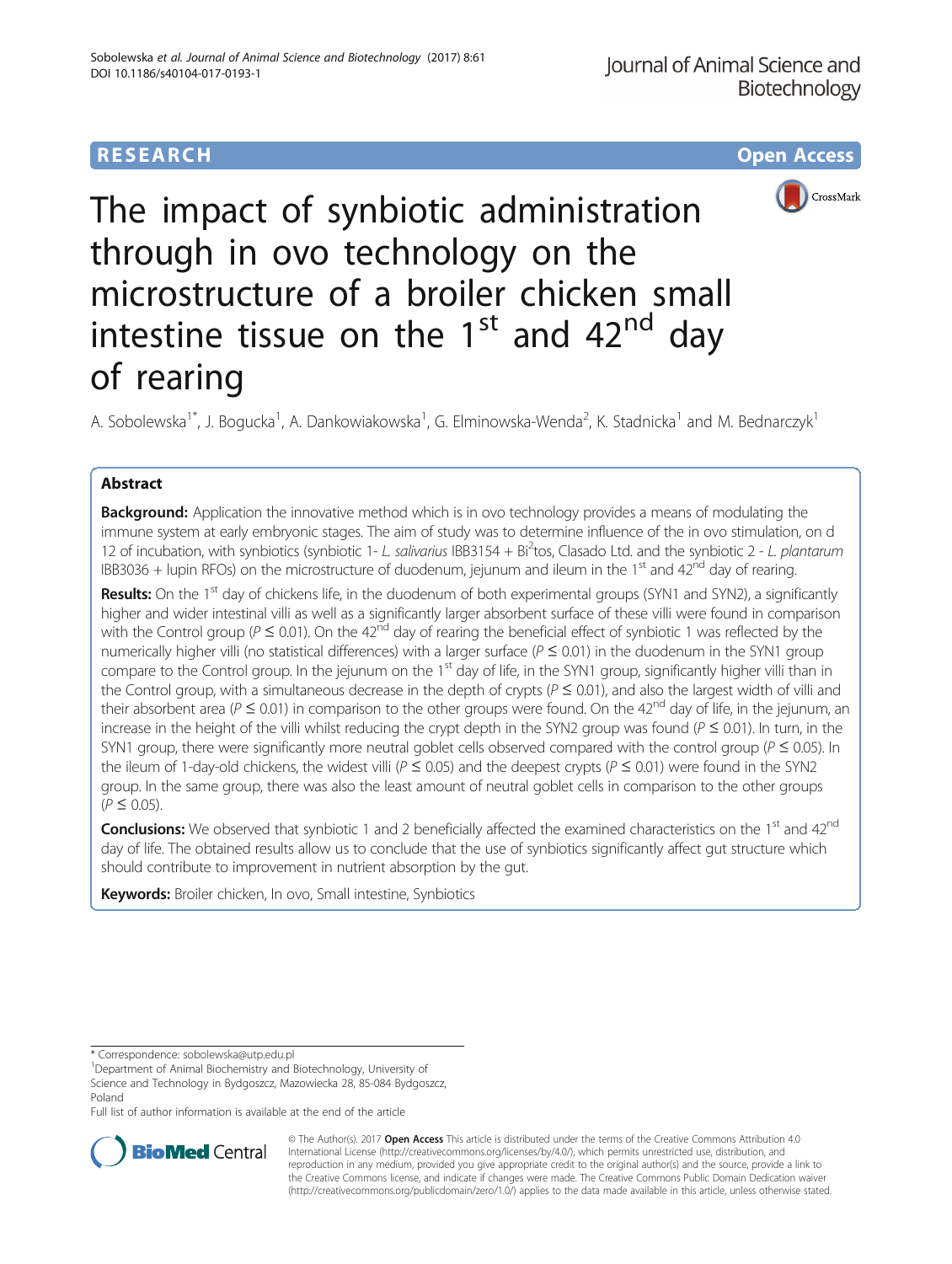## Background

Synbiotics consist of a combination of synergistically interacting probiotics and prebiotics which can be aimed at improving the resistance and stability of health-promoting organisms in the gut of birds by providing a substrate for fermentation [\[1, 2](#page-7-0)]. Thus, synbiotics are factors that modulate the immune system of birds by acting on the bacterial flora of their gastrointestinal tract [\[3\]](#page-7-0). To ensure the greatest protection of the immune system for newly hatched chickens, external supplementation with bioactive substances, such as synbiotics, should occur as early as possible. Application of an innovative method, such as in ovo technology, provides a means of modulating the immune system at early embryonic stages. This technology involves the introduction - on the appropriate day of embryonic development of birds - of the particular substance in solution form to the air chamber of eggs or directly into a developing embryo [\[4](#page-7-0)]. Of course, the effectiveness of the injection and the level of use of the injected bioactive substance by the avian embryo depend on various factors [\[5\]](#page-7-0). These can be the chemical and physical features of the injected substances, its dose and the egg surface where the injection was performed (i.e. the embryo, the amnion, the allantois, the air chamber egg or the yolk sac). A thorough understanding of the various stages of embryonic development in birds allows the optimal time of injection to be defined [[6](#page-7-0), [7](#page-7-0)]. According to Villaluenga et al. [[8\]](#page-7-0), the optimal time of prebiotic injection is on the  $12<sup>th</sup>$  day of embryonic development. In comparison with injections on d 1, 8 and 17, a significantly higher number of Bifidobacteria was observed in the colon of two-day-old chickens. A similar result was obtained by Pilarski et al. [\[9\]](#page-7-0), who studied the effect of alphagalactosides (RFOs) administered on the  $12<sup>th</sup>$  day of egg incubation on selected traits of chickens.

This is mainly due to the fact that on this day of bird embryonic development, allantochorion is already fully developed and vascularised. The embryo is surrounded by the amniotic fluid that remains in contact with the embryonic gastrointestinal tract, which permits the transport of substances from the air chamber into the intestine [\[10\]](#page-7-0). Thus, a highly vascularised allantochorion enables efficient transport of bioactive substances given by injection in ovo on the 12<sup>th</sup> day of egg incubation between the air chamber of the eggs and the digestive tract of chickens. Upon hatching, the in ovo modulated profile of the gut microflora has an influence on the good condition of health of a chick, eliminating the need for antibiotics. We presume that this beneficial condition of the GI (gastrointestinal) tract would be reflected in the morphology of the intestines and might be maintained throughout the life of the chicken.

The prebiotics used in this study as components of the synbiotics are: commercially developed non-digestive transgalacto - oligosaccharides (Bi<sup>2</sup>tos, Clasado Ltd.) and

raffinose family oligosaccharides (RFOs), which was obtained from lupin seeds as a white powder.

In previous projects carried out by our team, we evaluated the impact of bioactive substances in the form of pre-, pro- and synbiotics injected on the  $12<sup>th</sup>$  day of incubation into the air chamber of the egg on production traits and the macro- and microstructure of the small intestine. The best composition of these substances and their optimal dose was selected. On the basis of these studies, we found the most beneficial effect of synbiotics on the above-mentioned parameters [\[11](#page-7-0), [12](#page-7-0)].

The aim of study was to determine the influence of the in ovo stimulation with synbiotics on the microstructure of the duodenum, jejunum and ileum on the  $1<sup>st</sup>$  and  $42<sup>nd</sup>$  day of rearing.

## Methods

The experiment was conducted on hatching eggs of the Cobb 500 FF line incubated in commercial hatchery conditions (Drobex - Agro Ltd., Solec Kujawski, Poland) in Petersime incubators and on 1- and 42-day-old broilers. On d 12 of incubation, the eggs were candled, and the infertile ones or those containing dead embryos were discarded. Eggs containing living embryos were randomly divided into 3 groups. Bioactive substances were administered in an amount of 0.2 mL into the air chamber of the egg on the  $12<sup>th</sup>$  day of embryonic development by the in ovo technique. The hole in the shell of the egg was sealed with the use of a special automatic system [[13\]](#page-7-0). 5000 eggs were injected. The SYN1 group received synbiotic L. salivarius IBB3154 + Bi<sup>2</sup>tos, Clasado Ltd. (2 mg of Bi<sup>2</sup>tos prebiotic  $+10^5$  bacteria/egg), and the SYN2 group received symbiotic L. plantarum IBB3036 + lupin RFOs (2 mg of RFO prebiotic  $+10^5$  bacteria/egg). The Control group was injected with physiological saline 0.9% NaCl.

## Animals

The rearing experiment was conducted on the experimental farm of the PIAST company in Olszowa according to the technological recommendations and lasted for 42 d. All groups were fed and watered ad libitum. Commercial diets were used according to the age of the chickens: 1-10 d - starter, 10–20 d - grower, 20-41 d – finisher (Table [1](#page-2-0)).

## Histomorphological examination

The material for the morphological and histological assays (approx. 2 cm) of the small intestine (duodenum, jejunum, ileum) were collected from 1- and 42-day-old chickens. Before slaughter, 680 chickens from each group were weighed, and their mean body weight was calculated. Subsequently, 15 birds per group, with a body weight similar to the mean for the group, were selected. Directly after slaughter, the small intestine was extracted,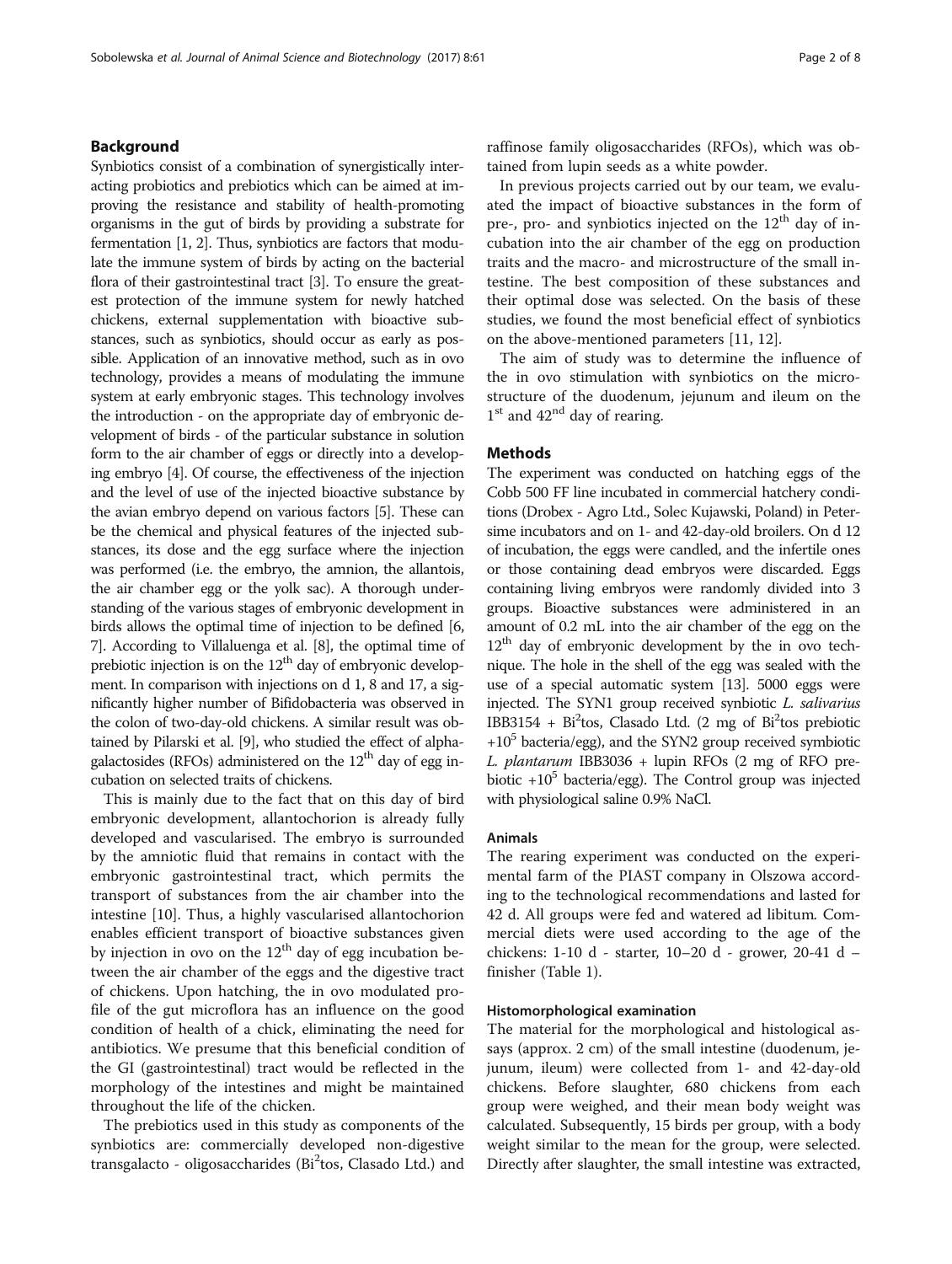|                     |                         | Inclusion<br>rate        | kg/t<br>feed | Starter diet                                 |                                                          | Grower diet                                  |                                                          | Finisher diet                                |                                                          |
|---------------------|-------------------------|--------------------------|--------------|----------------------------------------------|----------------------------------------------------------|----------------------------------------------|----------------------------------------------------------|----------------------------------------------|----------------------------------------------------------|
| Vitamin/<br>Element | Declared<br>name        | Additive<br>Code         | Units        | Quantity per<br>tonne of<br>finished<br>feed | Quantity of<br>compound per<br>tonne of finished<br>feed | Quantity per<br>tonne of<br>finished<br>feed | Quantity of<br>compound per<br>tonne of finished<br>feed | Quantity per<br>tonne of<br>finished<br>feed | Quantity of<br>compound per<br>tonne of finished<br>feed |
| Vitamin A           | Retinyl<br>acetate      | E672                     | MIU          | 13.00                                        |                                                          | 10.00                                        | $\overline{a}$                                           | 10.00                                        | $\overline{\phantom{a}}$                                 |
| Vitamin $D_3$       | Cholecalciferol         | E671                     | MIU          | 5.00                                         |                                                          | 5.00                                         |                                                          | 5.00                                         |                                                          |
| Vitamin E           | alpha<br>Tocopherol     | 3a700                    | g            | 80.00                                        |                                                          | 50.00                                        |                                                          | 50.00                                        |                                                          |
| Vitamin K           | Vitamin K               |                          | g            | 3.00                                         |                                                          | 3.00                                         |                                                          | 3.00                                         |                                                          |
| Vitamin $B_1$       | Vitamin $B_1$           | $\overline{a}$           | g            | 3.00                                         |                                                          | 2.00                                         |                                                          | 2.00                                         |                                                          |
| Vitamin $B_2$       | Vitamin $B_2$           |                          | g            | 9.00                                         |                                                          | 8.00                                         |                                                          | 6.00                                         |                                                          |
| Vitamin $B_6$       | Vitamin B <sub>6</sub>  | 3a831                    | g            | 4.00                                         |                                                          | 3.00                                         |                                                          | 3.00                                         |                                                          |
| Vitamin $B_{12}$    | Vitamin $B_{12}$        | $\overline{\phantom{a}}$ | mg           | 20.00                                        |                                                          | 15.00                                        |                                                          | 15.00                                        |                                                          |
| Biotin              | Biotin                  |                          | g            | 0.15                                         |                                                          | 0.12                                         |                                                          | 0.12                                         |                                                          |
| Cal-D-Pan           | Calcium<br>Pantothenate |                          | g            | 15.00                                        |                                                          | 12.00                                        |                                                          | 10.00                                        |                                                          |
| Nicotinic<br>acid   | Nicotinic acid          | $\overline{\phantom{a}}$ | g            | 60.00                                        |                                                          | 50.00                                        |                                                          | 50.00                                        |                                                          |
| Folic               | Folic acid              |                          | g            | 2.00                                         |                                                          | 2.00                                         |                                                          | 1.50                                         |                                                          |
| Choline             | Choline<br>chloride     |                          | g            | 0.50                                         |                                                          | 0.40                                         |                                                          | 0.35                                         |                                                          |
| Methio-nine         | Methionine              | 3.1.1                    | g            | 3405.00                                      |                                                          | 3018.00                                      |                                                          | 2514.00                                      |                                                          |
| Threonine           | Threonine               | 3.3.1                    | g            | 745.00                                       |                                                          | 726.00                                       |                                                          | 361.00                                       |                                                          |
| Lysine              | Lysine                  | 3.2.3                    | g            | 2812.00                                      |                                                          | 2831.00                                      |                                                          | 1779.00                                      |                                                          |
| lodine              | Calcium<br>iodate       | E <sub>2</sub>           | g            | 1.00                                         | 1.59                                                     | 1.00                                         | 1.59                                                     | 1.00                                         | 1.59                                                     |
| Selenium            | Sodium<br>selenite      | E8                       | g            | 0.35                                         | 7.78                                                     | 0.35                                         | 7.78                                                     | 0.35                                         | 7.78                                                     |
| Iron                | Ferrous<br>sulphate     | E1                       | g            | 40.00                                        | 133.33                                                   | 40.00                                        | 133.33                                                   | 40.00                                        | 133.33                                                   |
| Molybdenum          | Sodium<br>molybdate     | E7                       | g            | 0.50                                         | 1.27                                                     | 0.50                                         | 1.27                                                     | 0.50                                         | 1.27                                                     |
| Manganese           | Manganous<br>oxide      | E <sub>5</sub>           | g            | 100.00                                       | 161.29                                                   | 100.00                                       | 161.29                                                   | 100.00                                       | 161.29                                                   |
| Copper              | Cupric<br>sulphate      | E4                       | g            | 15.00                                        | 60.00                                                    | 15.00                                        | 60.00                                                    | 15.00                                        | 60.00                                                    |
| Zinc                | Zinc oxide              | E <sub>6</sub>           | g            | 100.00                                       | 138.89                                                   | 100.00                                       | 138.89                                                   | 100.00                                       | 138.89                                                   |

<span id="page-2-0"></span>Table 1 Composition of premix for starter, grower and finisher diets for chickens

and all sections of the small intestine was excised, measured and weighed. Samples were taken from the midpoint of the duodenum, from the midpoint of the jejunum between the point of entry of the bile duct and Meckel's diverticulum and the midpoint of the ileum between Meckel's diverticulum and the ileocecal junction. A total of 270 samples were collected (3 groups × 3 sections  $\times$  15 birds  $\times$  2 repetitions). The individual sections of the intestine were flushed with 0.9% saline and then fixed in  $4\%$  CaCO<sub>3</sub> buffered formalin. The fixed samples were dehydrated, cleared and permeated with paraffin in a tissue processor (Thermo Shandon, Chadwick Road, Astmoor, Runcorn, Cheshire, United Kingdom), and subsequently embedded in paraffin blocks using an embedding system (Medite, Burgdorf, Germany). Thus, the formed blocks were cut into 10 μm-thick sections using a rotary microtome (Thermo Shandon, Chadwick Road, Astmoor, Runcorn, Cheshire, United Kingdom), which in turn were placed on microscope slides coated with egg protein with the addition of glycerine.

Before staining, the preparations were deparaffinised and hydrated. They were subsequently subjected to PAS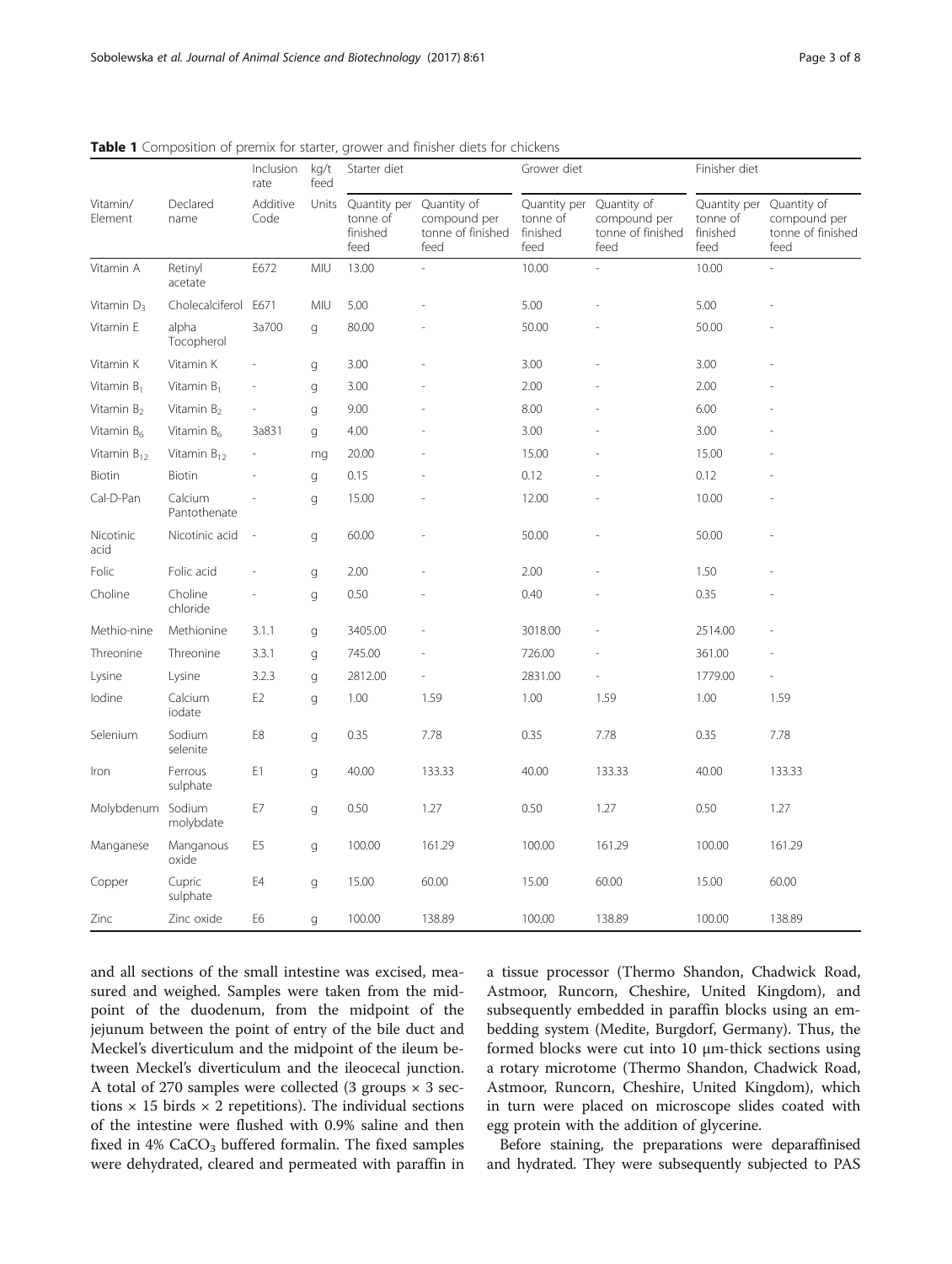<span id="page-3-0"></span>(Periodic acid–Schiff) staining with Schiff's reagent to conduct morphometric analyses of the small intestine and to stain and count neutral goblet cells. Measurements were made using a DELTA EVOLUTION 300 microscope equipped with a digital camera by ToupCam™. Measurements included: height and width of intestinal villi and intestinal crypt depth, and the number of neutral goblet cells in the intestine were calculated using the MultiScan-Base v. 18.03 (Computer Scanning Systems II, Warsaw, Poland). In order to measure the height of the villi, ten villi per bird were randomly selected from a cross section. The length was measured from the tip of the villus to its base at the crypt-villus outlet. The perimeter length of the villus was measured to calculate the surface area using the formula cited by Sakamoto et al. [\[14\]](#page-7-0). The depth of intestinal crypts was defined as the invagination depth between neighbouring intestinal villi and was measured between 10 villi [[15\]](#page-7-0). The number of PAS - positive cells was calculated per  $1 \text{ mm}^2$  of the intestinal villi surface area.

The data were analysed by means of a one-way analysis of variance using STATISTICA 10.0 PL. The arithmetic mean  $(\bar{x})$  and the standard error of the mean (SEM) were calculated. Significant differences between the groups were tested using Duncan's Multiple Range Test.

## Results

Synbiotic L. plantarum IBB3036 + lupin RFO (SYN2 group) significantly increased the body weight of chickens on the 1<sup>st</sup> day of life ( $P \le 0.05$ ) (Table 2), while significantly higher feed intake was found in both injected groups compared to the Control group ( $P \le 0.05$ ) (Table 3). FCE (Feed Conversion Ratio) did not significantly increase after synbiotics throughout the entire rearing period (Table 3). In all study groups, we also observed a very low mortality rate, which was below 2% [[16](#page-7-0)].

While macroscopically evaluating the small intestines of the chickens, we found that the use of synbiotic 2 reduced the length ( $P \le 0.05$  and  $P \le 0.01$ ) and weight ( $P \le 0.01$ ) of the duodenum on the  $1<sup>st</sup>$  day of life of the chickens in relation to the other groups (Table 4). However, it did not affect the microstructure of the analysed section at this

Table 2 Effect of synbiotics treatment injected in ovo on d 12 of incubation on the body weight of broiler chickens

| Item             | Day               |        |  |
|------------------|-------------------|--------|--|
|                  |                   | 42     |  |
| Body weight, g   |                   |        |  |
| Control          | $40.7^{b}$        | 3127   |  |
| SYN1             | 40.3 <sup>b</sup> | 3146   |  |
| SYN <sub>2</sub> | 41.6 <sup>a</sup> | 3111   |  |
| <b>SEM</b>       | 0.1803            | 9.7890 |  |

a-bDifference ( $P \le 0.05$ ) between treatments (vertical), Means  $\pm$  SEM representing 680 birds per group. SYN 1 - L. salivarius IBB3154 + Bi $^2$ tos, Clasado Ltd., SYN 2 - L. plantarum IBB3036 + lupin RFOs

| Item             | Day              |          |  |
|------------------|------------------|----------|--|
|                  | $1 - 10$         | $1 - 41$ |  |
| Feed intake, q   |                  |          |  |
| Control          | 247 <sup>b</sup> | 4930     |  |
| SYN1             | $254^a$          | 4940     |  |
| SYN <sub>2</sub> | 258 <sup>a</sup> | 4898     |  |
| <b>SEM</b>       | 1.3291           | 24.4097  |  |
| FCE, g/g         |                  |          |  |
| Control          | 1.21             | 1.60     |  |
| SYN1             | 1.24             | 1.59     |  |
| SYN <sub>2</sub> | 1.29             | 1.60     |  |
| <b>SEM</b>       | 0.0146           | 0.0067   |  |

 $a-b$ Difference (P < 0.05) between treatments (vertical), Means  $\pm$  SEM representing 680 birds per group. SYN 1 - L. salivarius IBB3154 + Bi<sup>2</sup>tos, Clasado Ltd.,SYN 2 - L. plantarum IBB3036 + lupin RFOs

age, because in the duodenum, in both experimental groups (SYN1 and SYN2), a significantly higher and wider intestinal villi as well as a significantly larger absorbent surface of these villi were found in comparison with the Control group ( $P \leq 0.01$ ) (Table [5\)](#page-4-0). Simultaneously, in the

Table 4 Effect of synbiotics treatment injected in ovo on d 12 of incubation on the length and on the weight of intestine of broiler chickens

| Item                       |          |                  | Day                          |                               |  |
|----------------------------|----------|------------------|------------------------------|-------------------------------|--|
|                            |          |                  | 1                            | 42                            |  |
| Length of<br>intestine, cm | Duodenum | Control          | $9.60 \pm 0.24^{Aa}$         | $28.67 \pm 0.73^{\rm b}$      |  |
|                            |          | SYN <sub>1</sub> | $9.03 \pm 0.24$ <sup>a</sup> | $31.37 \pm 0.59^a$            |  |
|                            |          | SYN <sub>2</sub> | $8.28 \pm 0.19^{8b}$         | $30.10 \pm 0.96^{ab}$         |  |
|                            | Jejunum  | Control          | $17.20 \pm 0.65$             | $64.00 \pm 1.93^{\rm b}$      |  |
|                            |          | SYN 1            | $16.60 \pm 0.65$             | $70.20 \pm 2.34^{\circ}$      |  |
|                            |          | SYN <sub>2</sub> | $17.27 \pm 0.49$             | $68.50 \pm 1.86^{ab}$         |  |
|                            | lleum    | Control          | $15.60 \pm 0.41$             | $60.80 \pm 1.73^{\rm b}$      |  |
|                            |          | SYN 1            | $14.77 \pm 0.55$             | $68.30 \pm 2.03^{\circ}$      |  |
|                            |          | SYN <sub>2</sub> | $14.54 \pm 0.47$             | $66.47 \pm 2.15^{\circ}$      |  |
| Weight of<br>intestine, q  | Duodenum | Control          | $0.44 \pm 0.01$ <sup>a</sup> | $17.44 \pm 0.36^B$            |  |
|                            |          | SYN 1            | $0.41 \pm 0.01^{ab}$         | $19.38 \pm 0.39$ <sup>A</sup> |  |
|                            |          | SYN <sub>2</sub> | $0.38 \pm 0.02^b$            | $17.22 \pm 0.45^8$            |  |
|                            | Jejunum  | Control          | $0.47 \pm 0.03$              | $45.31 \pm 1.39^{AB}$         |  |
|                            |          | SYN <sub>1</sub> | $0.43 \pm 0.02$              | $48.12 \pm 2.19^{\text{A}}$   |  |
|                            |          | SYN <sub>2</sub> | $0.44 \pm 0.01$              | $40.61 \pm 1.72^B$            |  |
|                            | lleum    | Control          | $0.36 \pm 0.02$              | $39.25 \pm 1.37$              |  |
|                            |          | SYN <sub>1</sub> | $0.32 \pm 0.02$              | $41.45 \pm 2.65$              |  |
|                            |          | SYN <sub>2</sub> | $0.32 \pm 0.01$              | $35.98 \pm 1.86$              |  |

<sup>a-b</sup>Difference ( $P \le 0.05$ ), <sup>A-B</sup>difference ( $P \le 0.01$ ) between treatments (vertical), Means  $\pm$  SEM representing 15 birds. SYN 1 - L. salivarius IBB3154 + Bi<sup>2</sup>tos, Clasado Ltd., SYN 2 - L. plantarum IBB3036 + lupin RFOs

| Table 3 Effect of synbiotics treatment injected in ovo on d 12  |
|-----------------------------------------------------------------|
| of incubation on the feed intake and on the FCE (the efficiency |
| of feed conversion) of broiler chickens                         |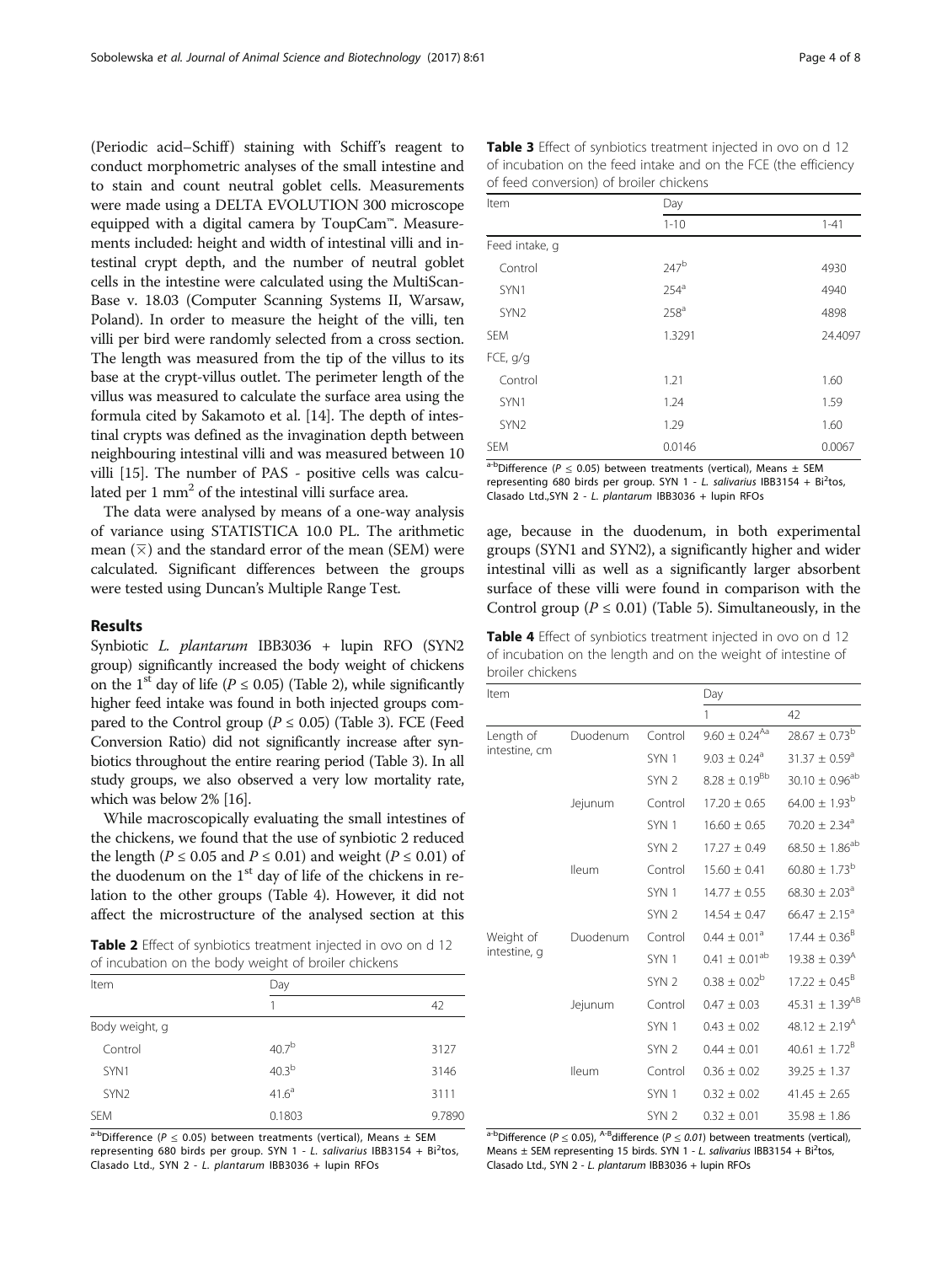| Item                                 | Day                                           |                                 |  |  |
|--------------------------------------|-----------------------------------------------|---------------------------------|--|--|
|                                      | 1                                             | 42                              |  |  |
| Villus height, um                    |                                               |                                 |  |  |
| Control                              | 529.96 $\pm$ 19.96 <sup>B</sup>               | 1889.79 ± 39.79                 |  |  |
| SYN1                                 | 603.47 $\pm$ 12.39 <sup>A</sup>               | $1940.95 + 36.10$               |  |  |
| SYN <sub>2</sub>                     | $594.37 + 17.07A$                             | $1880.52 \pm 30.88$             |  |  |
| Villus width, µm                     |                                               |                                 |  |  |
| Control                              | $62.88 \pm 1.62^8$                            | $188.59 \pm 5.13^B$             |  |  |
| SYN1                                 | $75.72 + 1.23^{\text{A}}$                     | $216.69 + 8.05^{\text{A}}$      |  |  |
| SYN <sub>2</sub>                     | $73.96 + 1.71^{\text{A}}$                     | $202.13 \pm 5.45^{AB}$          |  |  |
| Villus surface area, µm <sup>2</sup> |                                               |                                 |  |  |
| Control                              | $106,267 \pm 6158.5^B$                        | $1123,441 \pm 39,725.1^B$       |  |  |
| SYN1                                 | $144,041 \pm 4238.0$ <sup>A</sup>             | $1323,359 \pm 58,298.1^{\circ}$ |  |  |
| SYN <sub>2</sub>                     | $139,322 \pm 5970.8$ <sup>A</sup>             | $1187,036 \pm 32,976.4^{AB}$    |  |  |
| Crypt depth, µm                      |                                               |                                 |  |  |
| Control                              | $49.95 + 2.13^{AB}$                           | $136.82 + 3.54^8$               |  |  |
| SYN1                                 | $45.81 \pm 1.89^{\text{B}}$                   | $189.31 \pm 4.26$ <sup>A</sup>  |  |  |
| SYN <sub>2</sub>                     | 53.97 $\pm$ 1.27 <sup>A</sup>                 | $138.47 + 2.30^8$               |  |  |
|                                      | No. of neutral goblet cells/1 mm <sup>2</sup> |                                 |  |  |
| Control                              | $808 \pm 49.08^{\text{A}}$                    | $134 \pm 8.78$                  |  |  |
| SYN1                                 | $526 \pm 21.30^8$                             | $116 \pm 4.85$                  |  |  |
| SYN <sub>2</sub>                     | $456 + 14.28^C$                               | $133 \pm 3.63$                  |  |  |

<span id="page-4-0"></span>Table 5 Effect of synbiotics injected in ovo on the duodenum morphology of chickens at  $1<sup>st</sup>$  and  $42<sup>nd</sup>$  day of age

|                                      | 1                                            | 42                             |
|--------------------------------------|----------------------------------------------|--------------------------------|
| Villus height, um                    |                                              |                                |
| Control                              | 337.88 $\pm$ 11.01 <sup>B</sup>              | $1334.68 \pm 46.19^{AB}$       |
| SYN1                                 | $383.86 + 10.01^{\text{A}}$                  | $1190.20 \pm 50.03^{\circ}$    |
| SYN <sub>2</sub>                     | $352.47 \pm 10.80$ <sup>AB</sup>             | $1517.95 \pm 54.52^{\text{A}}$ |
| Villus width, µm                     |                                              |                                |
| Control                              | $51.64 + 1.06^b$                             | $170.44 + 7.44$                |
| SYN1                                 | $56.42 \pm 1.30$ <sup>a</sup>                | $178.89 \pm 8.10$              |
| SYN <sub>2</sub>                     | $52.55 + 1.46^b$                             | $172.66 + 5.66$                |
| Villus surface area, µm <sup>2</sup> |                                              |                                |
| Control                              | $55,022.6 \pm 2410.6^B$                      | 724,927.0 ± 50,976.2           |
| SYN1                                 | $67.746.0 \pm 2309.5$ <sup>A</sup>           | $688,644.6 \pm 51,191.4$       |
| SYN <sub>2</sub>                     | 58,459.9 ± 2489.5 <sup>B</sup>               | $814,432.8 \pm 30,911.1$       |
| Crypt depth, µm                      |                                              |                                |
| Control                              | $46.92 \pm 0.85$ <sup>A</sup>                | $150.87 \pm 7.65$ <sup>A</sup> |
| SYN1                                 | $37.59 \pm 0.93^B$                           | $125.41 \pm 2.87^8$            |
| SYN <sub>2</sub>                     | $48.00 + 0.97A$                              | $112.88 \pm 3.95^B$            |
|                                      | No. of neutral goblet cells/1mm <sup>2</sup> |                                |
| Control                              | 743 ± 42.21                                  | $153 \pm 20.30^{b}$            |
| SYN1                                 | $778 \pm 32.57$                              | $232 + 26.24$ <sup>a</sup>     |
| SYN <sub>2</sub>                     | $681 \pm 22.49$                              | $185 \pm 6.49^{ab}$            |

Table 6 Effect of synbiotics injected in ovo on the jejunum

morphology of chickens at  $1<sup>st</sup>$  and  $42<sup>nd</sup>$  d of age

Item Day

<sup>A-C</sup>Difference ( $P < 0.01$ ) between treatments (vertical), Means  $\pm$  SEM

representing 15 birds. SYN 1 - L. salivarius IBB3154 + Bi<sup>2</sup>tos, Clasado Ltd., SYN 2 - L. plantarum IBB3036 + lupin RFOs

SYN1 group,a significant decrease in the depth of crypts relative to the SYN2 group was reported. In the same group, a reduction in the number of goblet cells on the surface of 1 mm<sup>2</sup> of the villi was observed, while the villi were significantly larger compared to the Control group  $(P \le 0.01)$  (Table 5). In turn, on the 42<sup>nd</sup> day of rearing after treatment of synbiotic 1 (SYN 1 group),a greater weight of the duodenum ( $P \leq 0.01$ ) than in the other groups and an increased length of this section ( $P \leq 0.05$ ) compare to the Control group were observed (Table [4](#page-3-0)). This beneficial effect was reflected by the numerically higher villi (no statistical differences) with a larger surface  $(P \le 0.01)$  in the duodenum in the SYN1 group compare to the Control group (Table 5).

In the jejunum on the  $1<sup>st</sup>$  day of life, similar to the duodenum, in the SYN1 group, significantly higher villi than in the Control group, with a simultaneous decrease in the depth of crypts ( $P \leq 0.01$ ), and also the largest width of villi and their absorbent area ( $P \leq 0.01$ ) in comparison to the other groups were found (Table 6). On the  $42<sup>nd</sup>$  day of life, in the jejunum, an increase of the villi height whilst reducing the crypt depth in the SYN2 group was found  $(P \le 0.01)$ . In turn, in the SYN1 group, there were  $a-b$ Difference (P < 0.05),  $A-B$ difference (P < 0.01) between treatments (vertical), Means  $\pm$  SEM representing 15 birds. SYN 1 - L. salivarius IBB3154 + Bi<sup>2</sup>tos, Clasado Ltd., SYN 2 - L. plantarum IBB3036 + lupin RFOs

significantly more neutral goblet cells observed compared with the control group ( $P \le 0.05$ ), (Table 6).

In the ileum of 1-day-old chickens, the widest villi ( $P \le 0.05$ ) and the deepest crypts ( $P \le 0.01$ ) were found in the SYN2 group. In the same group, there was also the least amount of neutral goblet cells in comparison to the other groups ( $P \le 0.05$ ) (Table [7](#page-5-0)). Despite the lack of a significant effect of the applied synbiotics on the length and weight of the analysed sections of the small intestine on the  $1<sup>st</sup>$  day of life, on the  $42<sup>nd</sup>$  day of rearing, the length of the ileum ( $P \le 0.05$ ) was significantly greater in both treatment groups compared to the Control group (Table [4\)](#page-3-0). In both experimental groups, a deepening crypt depth was observed ( $P \le 0.01$ ) (Table [7\)](#page-5-0). Other parameters, such as villus height, villus width and villus surface area, were similar in all the groups.

### Discussion

Studying the impact of injected synbiotics on the body weight of chickens throughout their rearing, we found a positive effect of synbiotic 2 on this parameter just in 1 day-old chickens. Opposite, in the research conducted by Bogucka et al. [\[11\]](#page-7-0), no significant effect of any bioactive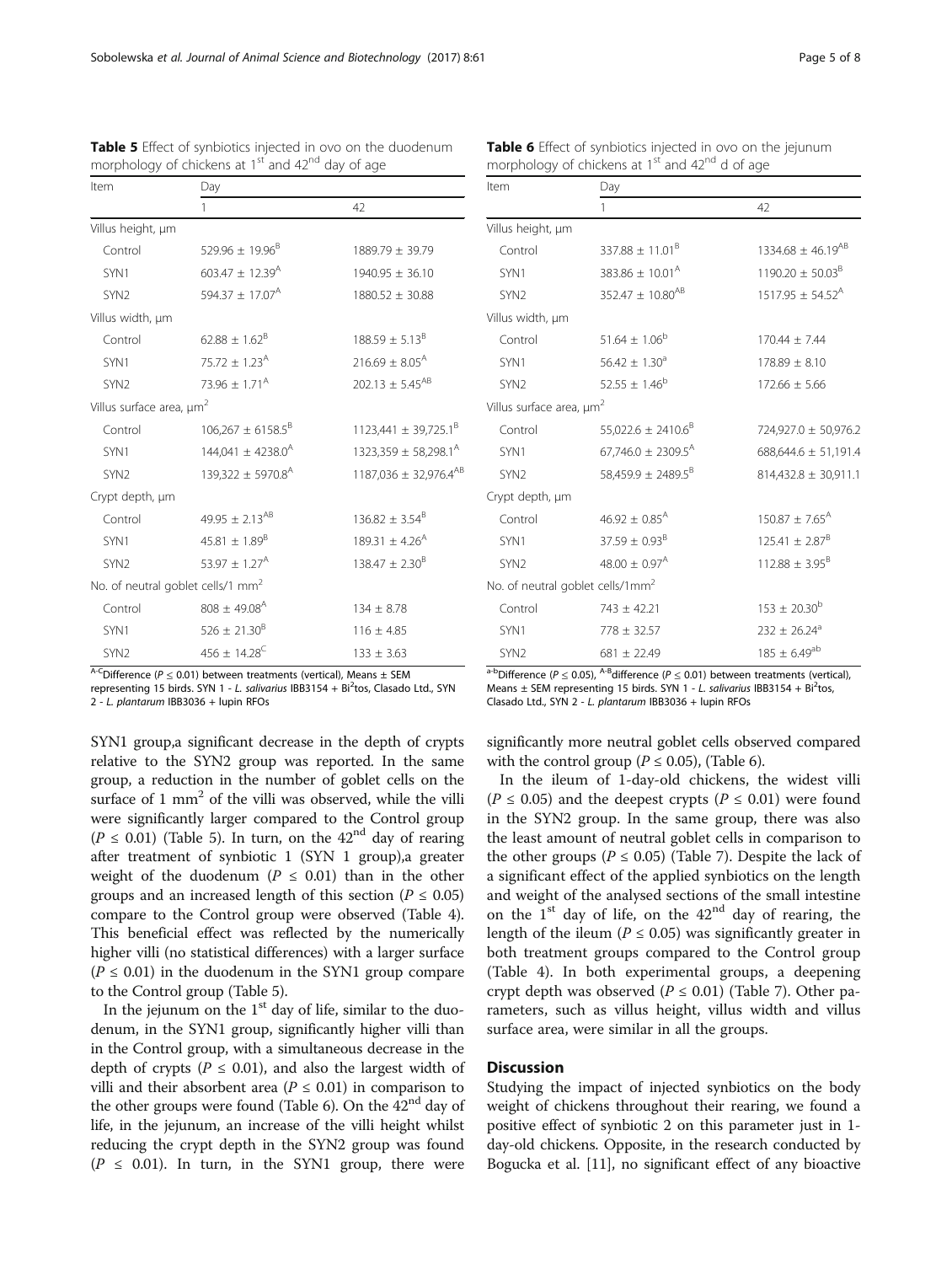$\rm{^cDiff}$ erence ( $P < 0.05$ ),  $\rm{^A{}^-}$ difference ( $P < 0.01$ ) between treatments (vertical), Means ± SEM representing 15 birds. SYN 1 - L. salivarius IBB3154 + Bi<sup>2</sup>tos, Clasado Ltd., SYN 2 - L. plantarum IBB3036 + lupin RFOs

substance injected in ovo on the  $12<sup>th</sup>$  day of incubation on the body weight of 1-day-old chickens was shown.

Our study showed a differential effect of the applied synbiotics (synbiotic 1 - L. salivarius IBB3154 + galactooligosaccharides and synbiotic 2 - L. plantarum IBB3036 + Raffinose Family Oligosaccharides) on the microstructure of individual sections of a broiler chicken small intestine. We found a positive effect for both synbiotics given in ovo on the height, width and the absorbent surface of duodenum villi in comparison to the Control group on the  $1<sup>st</sup>$  day of life of the chickens. In turn, on the  $42<sup>nd</sup>$  day of the life of the chickens, only synbiotic 1 demonstrated a positive impact in comparison to the Control group on the villi width and villi surface area. A similar effect of synbiotics on the width of the villi was observed by Bogucka et al. [\[12](#page-7-0)], however, it did not reflect on the absorbent surface of the intestine. Additionally, in birds from the same group at the end of rearing, the deepest crypts were found. The positive effect of in ovo injection of the synbiotic composed of Bi<sup>2</sup>tos and Lactococcus lactis subsp. cremoris IBB SC1 on the height of duodenum villi on the 1<sup>st</sup> day of life of chickens was also demonstrated in our previous studies [\[11](#page-7-0)]. According to Pluske et al. [[17](#page-7-0)], longer villi and their greater absorbent surface area translate into better utilisation of feed, and thereby improve the health of the birds. Deeper crypts, in turn, indicate rapid tissue regeneration processes to permit the renewal of villi to normal sloughing or inflammation due to the presence of pathogens or their toxins [[18](#page-7-0)]. Awad et al. [\[19](#page-7-0)], studying the effect of synbiotic supplementation, which is a combination of Enterococcus faecium probiotic and a prebiotic derived from chicory rich in inulin and immunomodulatory substances derived from sea algae, did not demonstrate significantly higher villi and significantly deeper crypts in the duodenum of 35-day-old broiler chickens. Similar results were obtained by Awad et al. in their further study in 2009 [[20](#page-7-0)].

In the jejunum of 1-day-old chickens, a beneficial impact of synbiotic 1 on the microstructure was demonstrated, but this wasn't maintained for 42 d. Similar results in relation to the heights of villi after in ovo administration of bioactive substances (prebiotic: inulin, synbiotics: inulin + Lactococcus lactis spp. lactis, Bi<sup>2</sup>tos + Lactococcus lactis spp. cremoris) in 1-day-old chickens were obtained by Bogucka et al. [\[11\]](#page-7-0). At the end of rearing in the group, in which was applied synbiotic 2, significantly higher intestinal villi were stated in comparing to the SYN1 group and the biggest surface area of these villi (in this case no significant differences) which may have an impact on better absorption of nutrients. In our previous studies [\[12](#page-7-0)], there were no significant effects of both prebiotics and synbiotics on the height of intestinal villi in 35-day-old broiler chickens.

Analysing the crypts depth of the jejunum in examined groups of birds their significant shortening was stated in both experimental groups (SYN1 and SYN2). The crypt depth is one of the indicators of the health and functional status of the intestine in chickens, and their size can be a measure of the intensity of intestinal epithelial cell renewal processes [\[21, 22\]](#page-7-0). Xu et al. [[23](#page-7-0)] indicate that "The crypt can be regarded as the villus factory, and a large crypt indicates fast tissue turnover and a high demand for new tissue" so in our study the decreased crypt depth may indicates an efficient tissue turnover and good condition of the gut. Different results were obtained after in ovo injection of a synbiotic containing the prebiotics inulin and Bi<sup>2</sup>tos. Bioactives had a significant impact on the deepening intestinal crypts of 35-day-old broiler chickens [[12](#page-7-0)]. Rehman et al. [[18](#page-7-0)] examining the effect of the bioactive substance - inulin - on the jejunum histomorphology on the  $35<sup>th</sup>$  day of the rearing of chickens and found significantly longer villi ( $P \le 0.05$ ) and significantly deeper crypts  $(P \le 0.01)$  as a result of this prebiotic supplementation compared to the Control group.

The ileum is characterised by much shorter villi and less absorbent surface of these structures compared to the duodenum and jejunum, which may explain the reduction of

<span id="page-5-0"></span>Table 7 Effect of synbiotics injected in ovo on the ileum morphology of chickens at 1<sup>st</sup> and 42<sup>nd</sup> d of age

| Item                                         | Day                                                                                                                                                                                                                                                                                                                                                                                                                                                                                                          |                              |  |  |
|----------------------------------------------|--------------------------------------------------------------------------------------------------------------------------------------------------------------------------------------------------------------------------------------------------------------------------------------------------------------------------------------------------------------------------------------------------------------------------------------------------------------------------------------------------------------|------------------------------|--|--|
|                                              | 1                                                                                                                                                                                                                                                                                                                                                                                                                                                                                                            | 42                           |  |  |
| Villus height, um                            |                                                                                                                                                                                                                                                                                                                                                                                                                                                                                                              |                              |  |  |
| Control                                      | $295.04 \pm 9.16$                                                                                                                                                                                                                                                                                                                                                                                                                                                                                            | $933.31 \pm 43.10$           |  |  |
| SYN1                                         | $298.67 \pm 10.86$                                                                                                                                                                                                                                                                                                                                                                                                                                                                                           | $847.78 \pm 50.01$           |  |  |
| SYN <sub>2</sub>                             | $289.81 \pm 9.09$                                                                                                                                                                                                                                                                                                                                                                                                                                                                                            | $949.05 \pm 38.70$           |  |  |
| Villus width, µm                             |                                                                                                                                                                                                                                                                                                                                                                                                                                                                                                              |                              |  |  |
| Control                                      | $46.42 \pm 1.29^b$                                                                                                                                                                                                                                                                                                                                                                                                                                                                                           | $162.69 \pm 5.58$            |  |  |
| SYN1                                         | $46.62 \pm 1.34^b$                                                                                                                                                                                                                                                                                                                                                                                                                                                                                           | $166.18 \pm 4.45$            |  |  |
| SYN <sub>2</sub>                             | $50.85 \pm 1.66^a$                                                                                                                                                                                                                                                                                                                                                                                                                                                                                           | $161.32 \pm 5.30$            |  |  |
| Villus surface area, µm <sup>2</sup>         |                                                                                                                                                                                                                                                                                                                                                                                                                                                                                                              |                              |  |  |
| Control                                      | $43,547.4 \pm 2124.7$                                                                                                                                                                                                                                                                                                                                                                                                                                                                                        | $471,197.5 \pm 20,933.6$     |  |  |
| SYN1                                         | $44,138.3 \pm 2318.3$                                                                                                                                                                                                                                                                                                                                                                                                                                                                                        | $445,293.0 \pm 27,184.3$     |  |  |
| SYN <sub>2</sub>                             | $45,834.9 \pm 1735.9$                                                                                                                                                                                                                                                                                                                                                                                                                                                                                        | $484,522.9 \pm 26,619.7$     |  |  |
| Crypt depth, µm                              |                                                                                                                                                                                                                                                                                                                                                                                                                                                                                                              |                              |  |  |
| Control                                      | $46.14 \pm 0.77^8$                                                                                                                                                                                                                                                                                                                                                                                                                                                                                           | 91.28 ± 2.59 <sup>B</sup>    |  |  |
| SYN1                                         | $38.55 \pm 0.85^{\circ}$                                                                                                                                                                                                                                                                                                                                                                                                                                                                                     | $116.81 + 3.18A$             |  |  |
| SYN <sub>2</sub>                             | 50.14 $\pm$ 0.98 <sup>A</sup>                                                                                                                                                                                                                                                                                                                                                                                                                                                                                | $117.39 \pm 5.53^{\text{A}}$ |  |  |
| No. of neutral goblet cells/1mm <sup>2</sup> |                                                                                                                                                                                                                                                                                                                                                                                                                                                                                                              |                              |  |  |
| Control                                      | 974 ± 50.59 <sup>b</sup>                                                                                                                                                                                                                                                                                                                                                                                                                                                                                     | $263 \pm 26.05$              |  |  |
| SYN1                                         | $1129 \pm 61.42^a$                                                                                                                                                                                                                                                                                                                                                                                                                                                                                           | $358 \pm 40.66$              |  |  |
| SYN2<br>$a-cr$                               | $678 \pm 19.60^{\circ}$<br>$(0.0000 \text{ A-C.} \cdot \text{C} \cdot \text{C} \cdot \text{C} \cdot \text{C} \cdot \text{C} \cdot \text{C} \cdot \text{C} \cdot \text{C} \cdot \text{C} \cdot \text{C} \cdot \text{C} \cdot \text{C} \cdot \text{C} \cdot \text{C} \cdot \text{C} \cdot \text{C} \cdot \text{C} \cdot \text{C} \cdot \text{C} \cdot \text{C} \cdot \text{C} \cdot \text{C} \cdot \text{C} \cdot \text{C} \cdot \text{C} \cdot \text{C} \cdot \text{C} \cdot \text{C} \cdot \text{C} \cdot \$ | $285 \pm 37.21$              |  |  |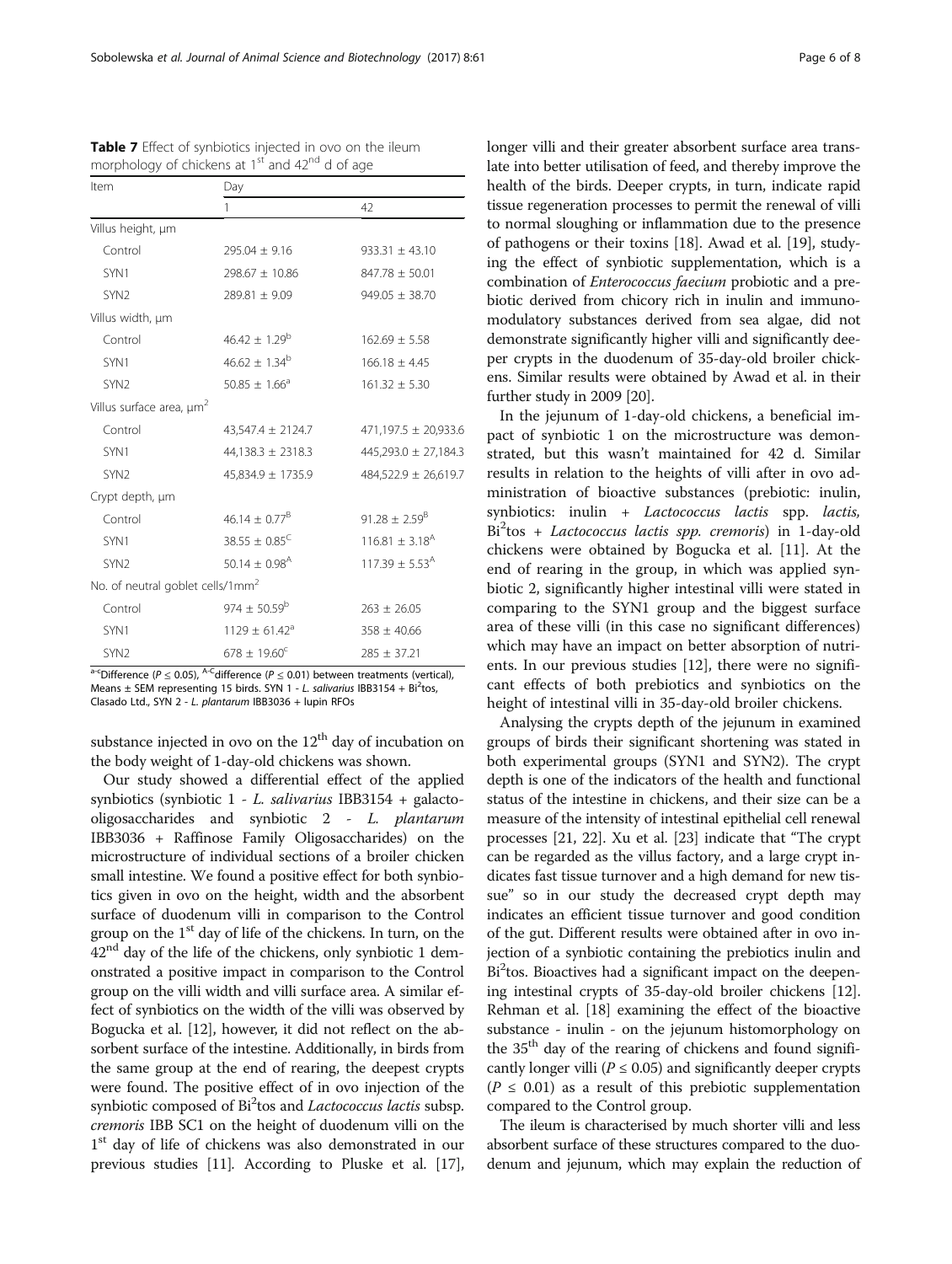the absorption of nutrients at this stage. Evidence of this was the fact that most of the digested food substances had already been absorbed in the upper parts of the small intestine, i.e. the duodenum and jejunum [[24](#page-7-0)]. Injection of the applied synbiotics slightly affected the microstructure of ileum differently compared to the duodenum and jejunum. In 1-day-old chickens, synbiotic L. plantarum IBB3036 + lupin RFOs (SYN2 group) significantly increased villi width and crypt depth relative to the other groups. In the studies of Bogucka et al. [[11](#page-7-0)], a synbiotic containing prebiotic Bi<sup>2</sup>tos significantly contributed to the shortening of the villi in 1-day-old chicks, whereas on the 42<sup>nd</sup> day of rearing, the width of the villi was already significantly lower in both experimental groups than in the Control group. In this section, at the end of rearing, a reduction in the absorbent surface of the villi was found in the SYN1 group in comparison to the Control group while prolonging the crypt depth in both experimental groups. A reduction of the absorbent surface area along with a deepening of the crypts was observed in the group of 35-day-old chickens treated in ovo with a synbiotic containing prebiotic Bi<sup>2</sup>tos and probiotic bacteria Lactococcus lactis spp. Cremoris in the study of Bogucka et al. [\[12\]](#page-7-0). Different results were obtained by Awad et al. [[19](#page-7-0), [20](#page-7-0)], which showed a significant extension of the villi and decreased crypt depth in the ileum after application of the synbiotic, although the substance was administered as a feed additive.

The mucus layer in the small intestine is secreted by goblet cells, which permits the excretion of gastric contents and form a protective barrier against mechanical and chemical injuries (ingested food, microorganisms, pathogens) [[25](#page-7-0), [26\]](#page-7-0). The percentage of goblet cells in the duodenum is the lowest and increases towards the large intestine throughout the rearing period. This is because a greater number of microbial organisms is present in the proximal colon [\[27](#page-7-0)]. This was also confirmed by our findings. On the  $1<sup>st</sup>$  day after hatching - in groups injected with synbiotics – a significantly lower number of neutral goblet cells on the surface of  $1 \text{ mm}^2$  of duodenum villi was found. At the end of rearing, in the SYN1 group, there were significantly more neutral goblet cells in the jejunum compared to the other groups. In our previous studies [\[12\]](#page-7-0), the significant effect of the symbiotic (galactooligosaccharides  $+ L$ . *lactis* subsp. *cremoris* 477) on an increase in the number of goblet cells in the same segment of the intestine was also shown. However, only a several-fold increase of goblet cells may indicate an infection of the intestinal pathogens [\[28\]](#page-7-0). According to Langhout et al. [\[29\]](#page-7-0) and Sharma et al. [\[30](#page-7-0)], the effect for increasing the number of neutral goblet cells both in the jejunum and in the ileum may be due to delayed feed intake by the animals. This results in a reduction in the surface of intestinal absorption and an increase in the number of these cells, which was also confirmed in our results.

The above mentioned research and the results of our study present the different effects of synbiotics, depending on their composition and depending on the anatomical structure of GI tract. These two synbiotics: synbiotic 1 (L. salivarius IBB3154 + Bi2tos, Clasado Ltd.) and synbiotic 2 (L. plantarum IBB3036 + lupin RFOs) designed based on our in vitro results [[16](#page-7-0)] presented the two types of synergism, i.e., between the prebiotic and probiotic components (synbiotic 1) and synergism between the two independent bioactive compounds and the host (synbiotic 2). In this last case RFO is less efficiently used by the probiotic bacteria, and it remains available to other indigenous stains of intestinal microbiota. In this situation, the prebiotic has a positive influence on the host organism through improvement of microbial balance in the intestines.

However, the positive effect of injected synbiotics was mainly indicated in the duodenum and jejunum.

## Conclusions/implications

Summarising our research focused on the evaluation of the impact of synbiotics given in ovo on the production traits and histomorphology of a broiler chicken small intestine, we observed that synbiotic L.  $salivarius$  IBB3154 + Bi $2$ tos, Clasado Ltd. and synbiotic L. plantarum IBB3036 + lupin RFOs beneficially affected the examined characteristics on the  $1<sup>st</sup>$  and  $42<sup>nd</sup>$  day of life. The obtained results allow us to conclude that the use of synbiotics significantly affect gut structure which should contribute to improvement in nutrient absorption by the gut.

#### Abbreviations

FCR: Feed conversion ratio; PAS: Periodic acid–Schiff; RFO: Raffinose family of oligosaccharides; SEM: The standard error of the mean

#### Acknowledgments

The research leading to these results has received funding from the European Union's Seventh Framework Programme for research, technological development and demonstration under grant agreement n°311794. It was co-financed from funds for science of the Polish Ministry of Science and Education allocated to an international project ECO FCE in the years 2013–2017. The analyses in this work was done with equipment granted in the project "Implementation of the second phase of the Regional Center of Innovation" co-financed by the European Regional Development Fund under the Regional Operational Programme of Kujawsko-Pomorskie for the years 2007–2013.

#### Funding

This project was funded from the European Union's Seventh Framework Programme for research, technological development and demonstration under grant agreement n°311,794. It was co-financed from funds for science of the Polish Ministry of Science and Education allocated to an international project ECO FCE in the years 2013–2017.

#### Availability of data and materials

Authors do not wish to share the data due to the propriety nature of the data.